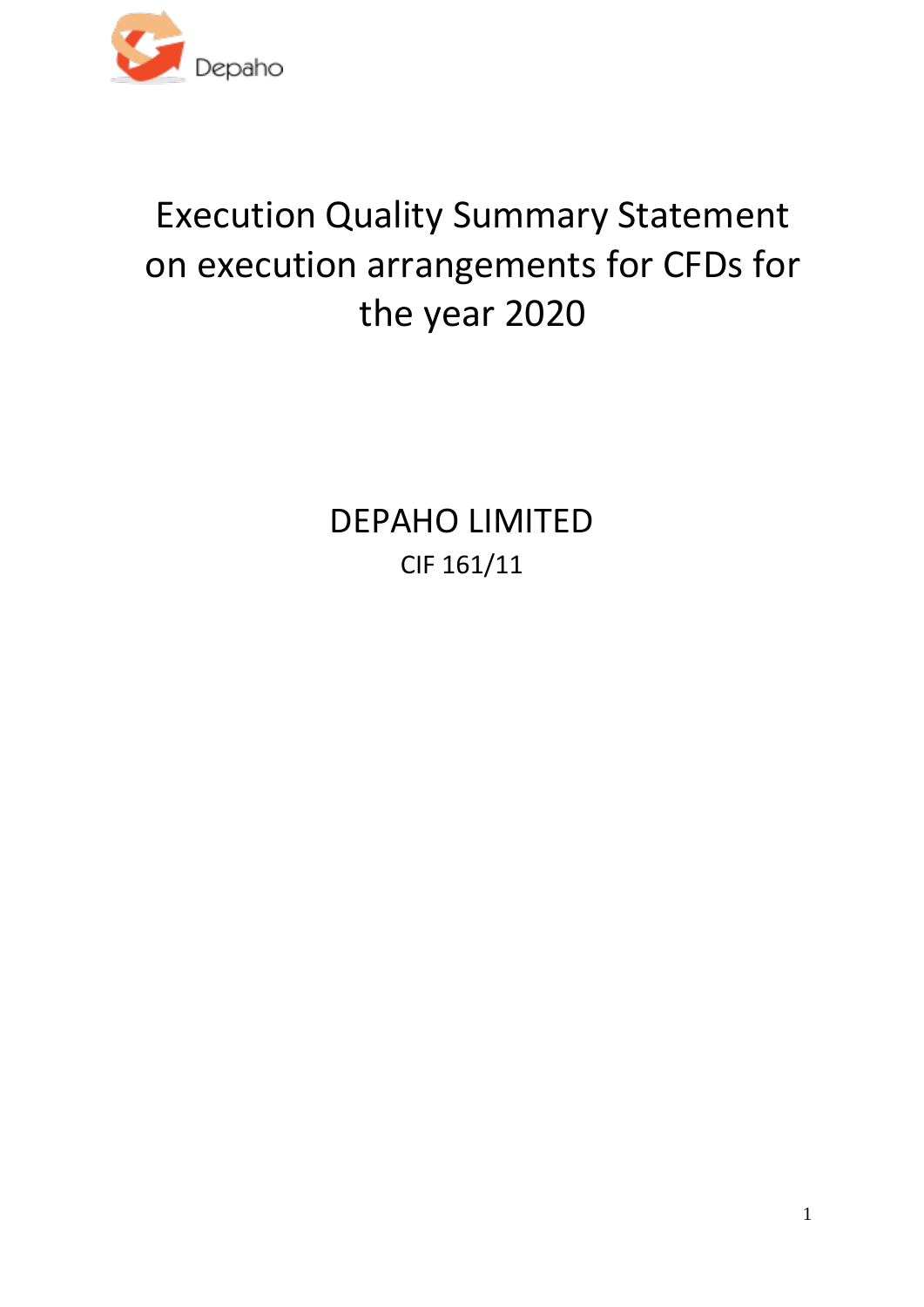

# **Table of Contents**

| 2. Relative Importance of Execution Factors during the Year Under Review  3       |  |
|-----------------------------------------------------------------------------------|--|
|                                                                                   |  |
|                                                                                   |  |
|                                                                                   |  |
| 6. Payments or non-monetary benefits (made or received) to/by Execution Venues  5 |  |
|                                                                                   |  |
|                                                                                   |  |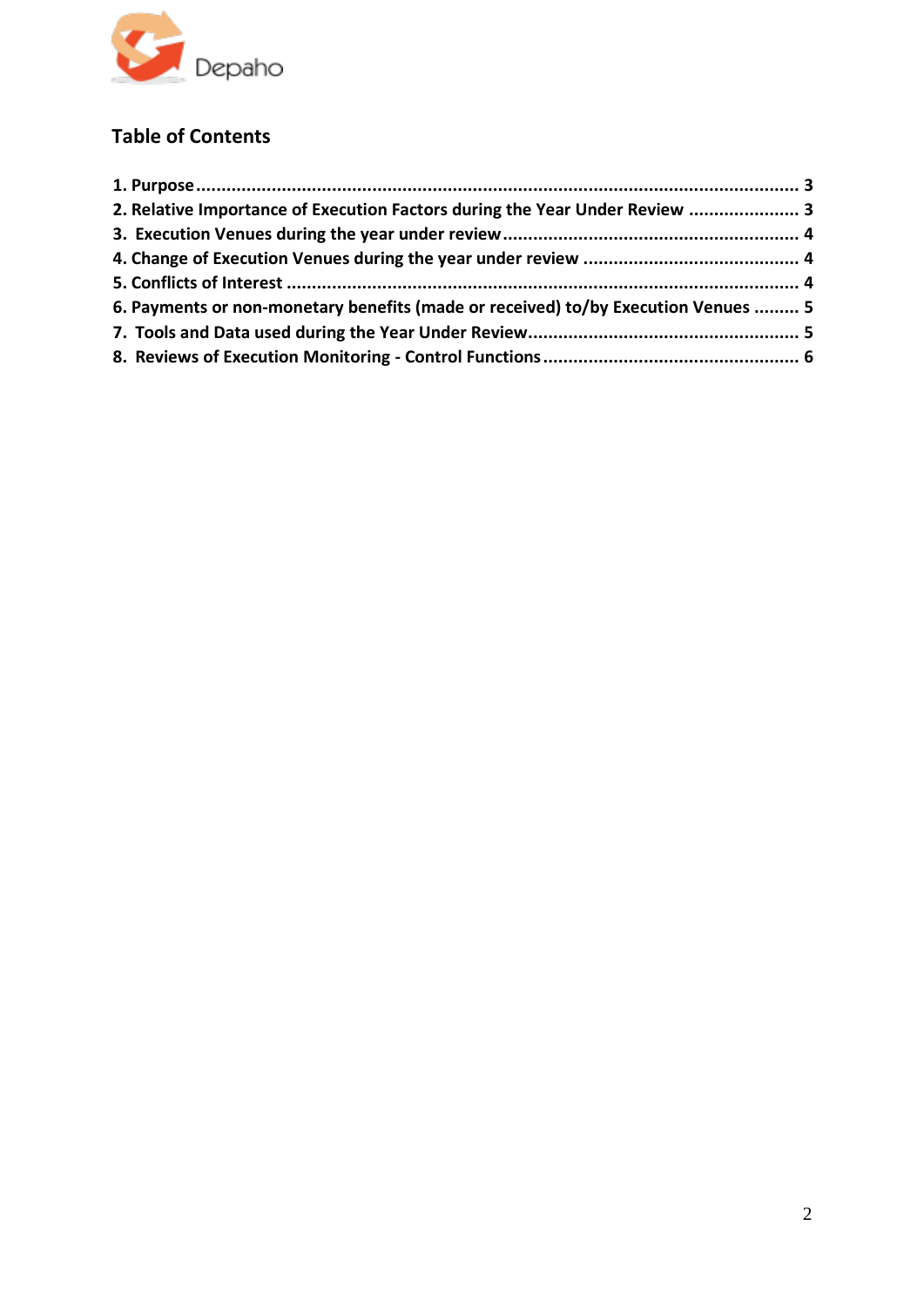

#### <span id="page-2-0"></span>**1. Purpose**

The Execution Quality Summary Statement (hereinafter the "**EQSS"** or the "**Statement**") is a statement that Depaho Limited (hereinafter the "**Company**"), an Investment Firm authorised and regulated by the Cyprus Securities and Exchange Commission with Licence Number 161/11, is required to disclose to its clients under Regulation EU 2017/576 of 8 June 2016 supplementing Directive 2014/65/EU of the European Parliament and of the Council, with regard to regulatory technical standards for the annual publication by investment firms of information on the identity of execution venues and on the quality of execution.

The EQSS is a summary of the analysis and conclusions the Company drew from its detailed monitoring of the quality of execution obtained on the execution venues where it executed all client orders during the year 2020, covering a full year cycle (hereinafter the "**Year Under Review**").

The Company urges its clients and/or potential clients to read the Statement carefully as it contains information on how the Company executes orders to execution venue(s) when operating under the Straight Through Processing (STP) and Dealing on own account (DOA) model in relation to the Asset Class of Contracts for Difference (CFDs).

The EQSS along with the accompanying tables will remain on the Company's websites for at least two years post its publication.

# <span id="page-2-1"></span>**2. Relative Importance of Execution Factors during the Year Under Review**

The Company when executing clients' orders is required under the relevant regulatory framework to assign relative importance to the following execution factors:

- (a) Price;
- (b) Cost;
- (c) Speed of execution;
- (d) Likelihood of execution;
- (e) Likelihood of settlement;
- (f) Size of order;
- (g) Market impact;
- (h) Nature of order.

For details on how each factor is assessed ex ante when executing clients' orders please refer to the Company's [Order Execution Policy.](http://preg.fxgm.com/assets/FXGM/en/Documents/service-agreement-and-appendices.pdf#page=40) [D](http://preg.fxgm.com/assets/FXGM/en/Documents/service-agreement-and-appendices.pdf#page=40)uring the year under review the Company offered services to the following categories of clients:

i. Retail Clients

For these clients, the Company, by virtue of the applicable regulatory framework, is required to provide best execution in accordance with total consideration whereby total consideration represents the price of the Financial Instrument and the costs related to execution, which include all expenses incurred by the client and which are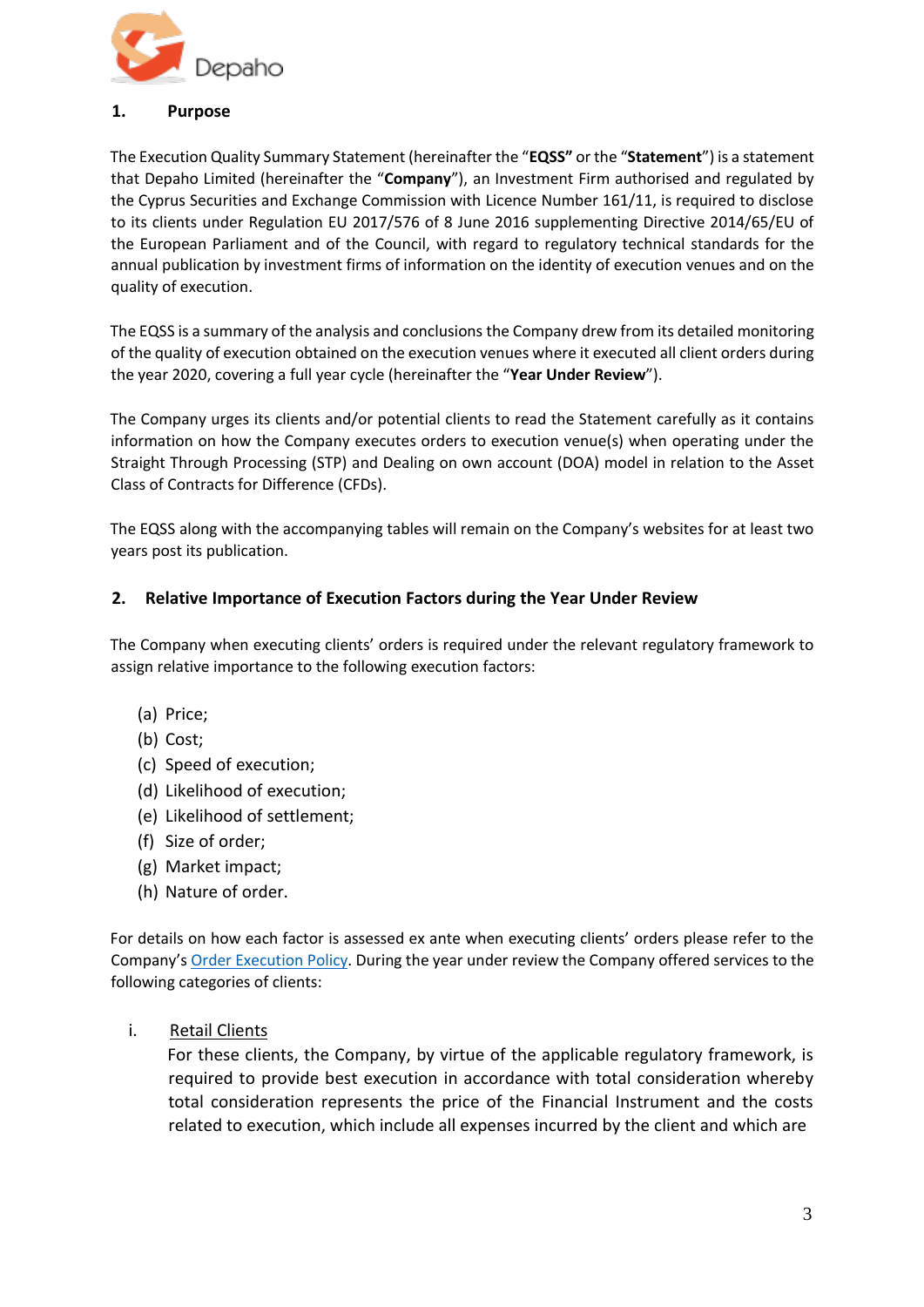

directly related to the execution of the order, including execution venue fees, clearing and settlement fees and any other fees paid to third parties involved in the execution of the order, as applicable.

ii. Professional Clients (including per-se Professionals and elective Professionals) During the year under review, the Company placed emphasis on price and execution costs, aligning its execution arrangements for these clients as those applicable to Retail Clients (see point i above).

## <span id="page-3-0"></span>**3. Execution Venues during the year under review**

| No.            | <b>Name of Execution</b><br>Venue              | <b>Country of</b><br><b>Establishment</b> | Commencement date of the<br>relationship with the<br>Company | End date of the<br><b>Business</b><br>relationship with<br>the Company |
|----------------|------------------------------------------------|-------------------------------------------|--------------------------------------------------------------|------------------------------------------------------------------------|
| 1              | <b>Forex Capital</b><br><b>Trading PTY Ltd</b> | Australia                                 | May 2013                                                     | January 2020                                                           |
| $\mathfrak{p}$ | Naxex Belize Ltd                               | <b>Belize</b>                             | January 2020                                                 | N/A                                                                    |
| 3              | Depaho Ltd                                     | Cyprus                                    | November 2019                                                | N/A                                                                    |

The Company's execution venue(s) during the year under review were:

The Company maintains common ownership structures with the execution venues Forex Capital Trading PTY Ltd, incorporated in Australia and regulated by the Australian Securities and Investments Commission (ASIC), Naxex Belize Limited, incorporated in Belize and regulated by the Belize International Financial Services Commission and Depaho Ltd, incorporated in Cyprus and regulated by the Cyprus Securities & Exchange Commission (CySec) (hereinafter the "**Liquidity Provider**").

#### <span id="page-3-1"></span>**4. Change of Execution Venues during the year under review**

The Company notes that during the year under review, the list of execution venues are listed in its [Order Execution Policy.](http://preg.fxgm.com/assets/FXGM/en/Documents/service-agreement-and-appendices.pdf#page=40) 

# <span id="page-3-2"></span>**5. Conflicts of Interest**

As mentioned in section 2 above, the Company maintains common ownership structures with the Liquidity Provider(s). Irrespective of the fact that both the Company and the Liquidity Provider share a close relationship, the Company has in place sufficient safeguards against any potential conflicts of interest.

The Company provides a non-exhaustive list in its [Conflict of Interest Policy,](http://preg.fxgm.com/assets/FXGM/en/Documents/service-agreement-and-appendices.pdf#page=54) [o](http://preg.fxgm.com/assets/FXGM/en/Documents/service-agreement-and-appendices.pdf#page=54)f the possible conflicts of interest that may arise, inclusive of conflicts of interest in relation to the execution venue(s) it uses, as well as the relative mitigation measures.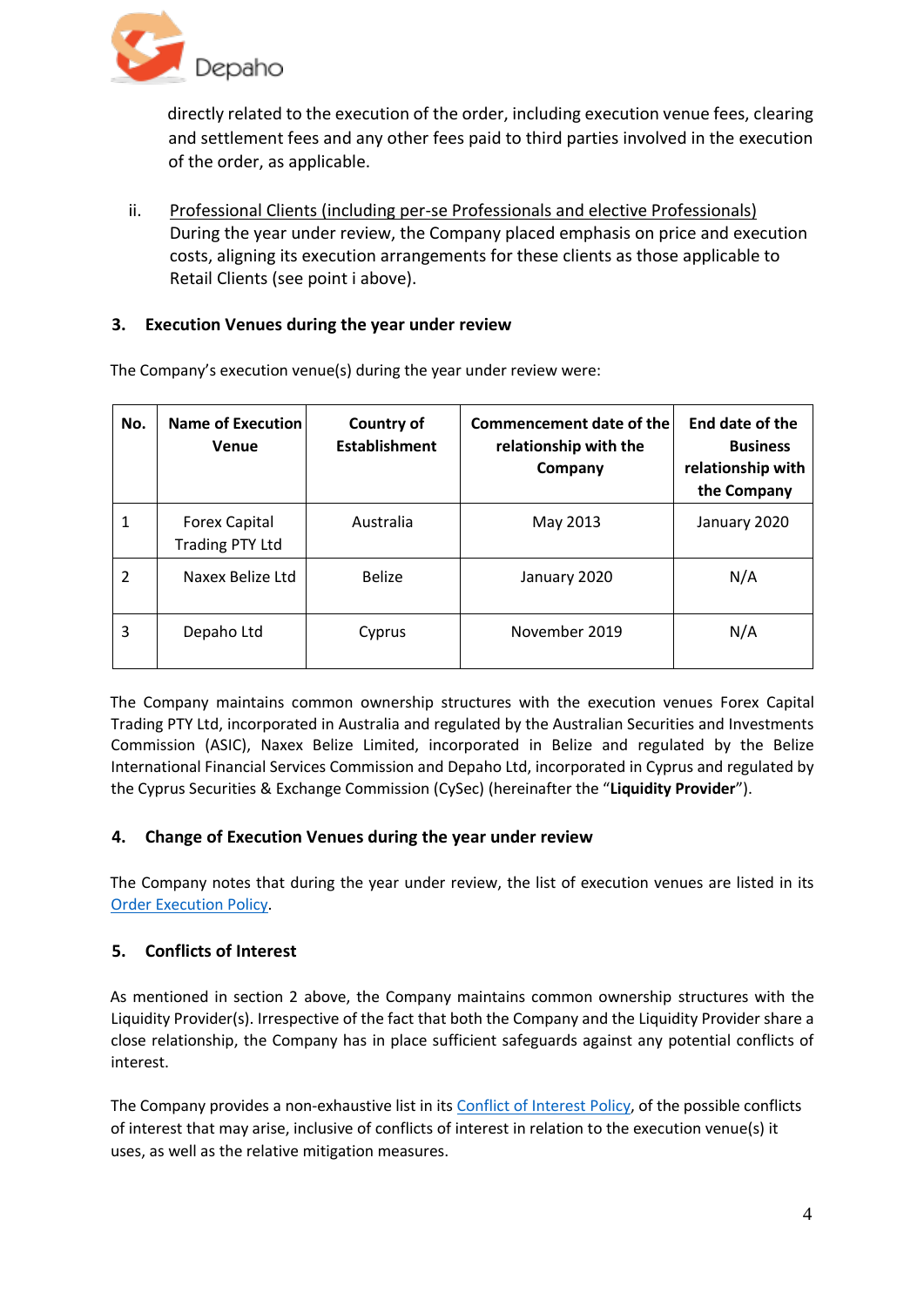

#### <span id="page-4-0"></span>**6. Payments or non-monetary benefits (made or received) to/by**

#### **Execution Venues**

The Company sends orders for execution to its Liquidity Provider. The Liquidity Provider charges the Company various fees for the execution of the Company's orders. Such fees include spreads and overnight fees.

During the year under review the Company's arrangements with the Liquidity Provider stipulated that the Company received a specific amount of commission per Leg executed, and the prices received from the Liquidity Provider were offered without additional mark-up. The Company acknowledges that such a payment from the Liquidity Provider entails an inherit conflict of interest on its behalf that may, if not mitigated properly, endanger the Company's obligation to act in the best interest of its clients. The Company has in this respect robust control mechanisms to monitor and mitigate such conflicts, specifically referred to in the Company's Conflicts of Interest Policy.

### <span id="page-4-1"></span>**7. Tools and Data used during the Year Under Review**

The Company during the year under review deployed a number of methodologies and tools in order to monitor, and where applicable adjust, its execution parameters in order to ensure consistency with its overarching obligation to offer the best possible result for its clients' orders. In broad terms the Company monitors its execution arrangements on an ongoing basis by selecting appropriate samples of orders executed and evaluating the samples as described below.

- (a) Evaluating the Company's execution venue(s) in accordance with the following:
	- Pricing frequency (price updates in real time);
	- Speed of execution;
	- Frequency and duration of price freezing;
	- Depth of liquidity;
	- Pricing transparency;
	- Slippage frequency, etc.

Evaluating price fairness by comparing independent prices relayed by independent market data providers with the prices quoted by its execution venue(s), as well as comparing prices on a regular basis between execution venues not listed in the Company's execution venues list, in order to ensure that there are no significant deviations in the prices quoted to the Company's Clients. For this purpose, the Company has subscribed to independent price provider(s),and uses reports published by execution venues that trade similar or identical financial instruments offered by the Company. Moreover, the Company during the year under review had purchased an automated procedure software to further strengthen the Company's monitoring ability.

c) Evaluating the technological prowess of the Company's systems, i.e. responsiveness of interface, lag, integration with the IT systems of the execution venue(s), etc.